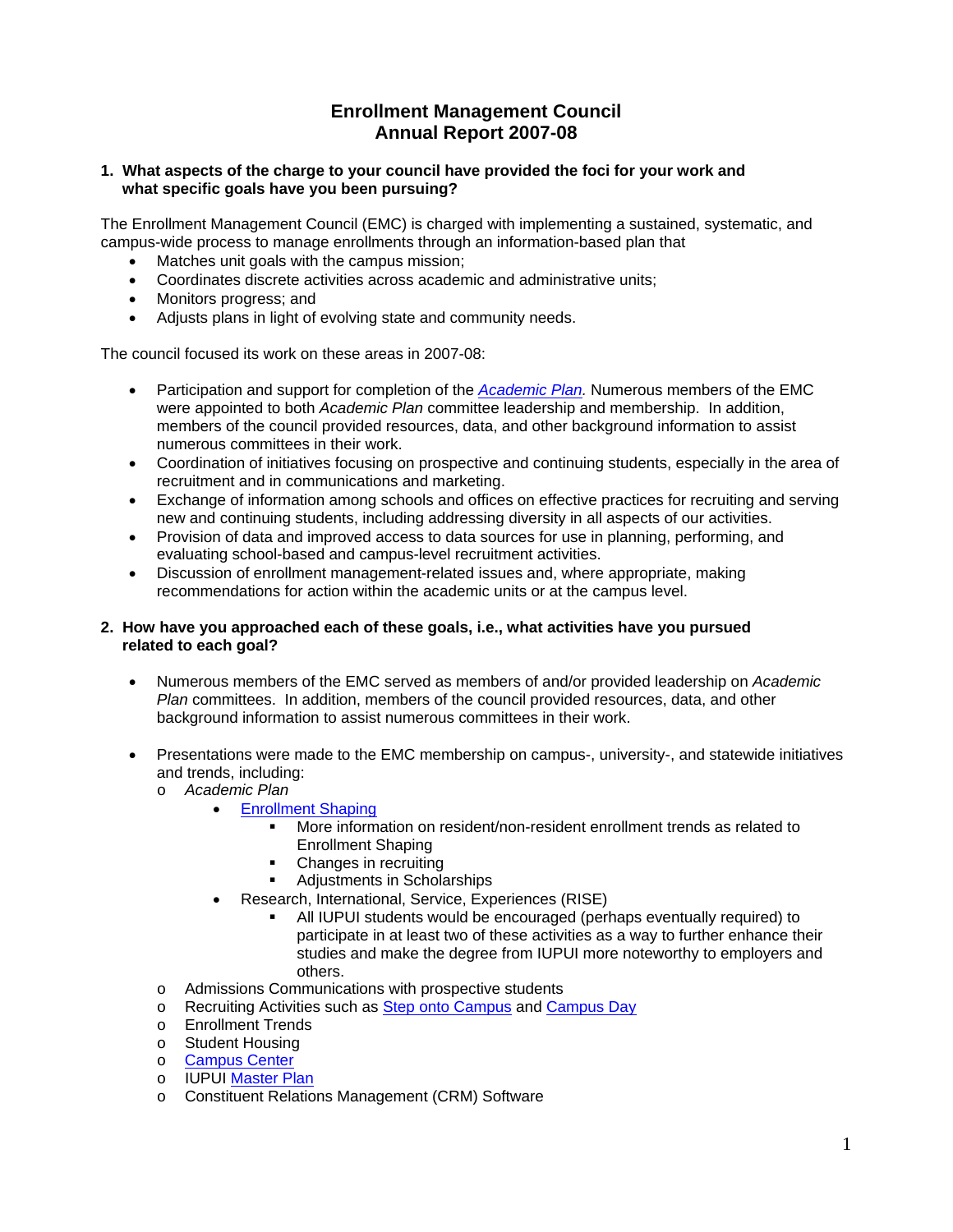Each presentation was intended to educate EMC members and included discussion and related activities to encourage incorporation of these topics and goals within their schools. Details on these presentations are available by visiting http://registrar.iupui.edu/emc/emc-meetings.shtml .

- Shared information with members on upgrade to new versions of OneStart and to PeopleSoft/SIS.
- Sharing information among the academic units on their recruitment and retention efforts.

# **3. What evidence have you collected and considered for each of your goals and what variables are you tracking to assess progress?**

- Active participation on and in support of committees working on the *Academic Plan*; production of reports.
- Data Training Workshops on the sources of institutional data. IMIR, the Office of the Registrar, and EMC collaborated on development of a new unified website for admissions, enrollment, and other data. Two workshops were held in January 2008 at which EMC members were trained on this new resource, the IUPUI Information Gateway http://reports.iupui.edu/gateway .
- EMC members decided to discontinue the enrollment projection activity carried out over the last several years, though IMIR continues to provide induced course load enrollments to help units understand the source of their enrollments.
- Worked with Campus Housing to establish a March 15th priority deadline for out-of-state and international students to apply for housing with assurance of having an on-campus bed. Use of such dates facilitates recruiting these populations.
- We had a record for the number of admitted beginning students in Fall 2007, up 12.4% from the previous year. Non-resident beginner admits were up 42.6% with an increase in 24.1% in domestic non-resident admits. International admits climbed to 183, an increase of 87 over the previous year.
- IUPUI showed continued improvement in the quality of admitted students. The number of admitted students in the top 10% of their high school class jumped by 24.5% this year. Those in the top onethird of their class increased 19.0% and constituted 59.4% of the admitted class.
- Fall 2007 was the  $12<sup>th</sup>$  successive year with a record credit hour enrollment.
- Presentations and the exchange of information and materials among EMC members remain an important part of each meeting and of our work in general.
- Given the great interconnectedness between EMC and Enrollment Services, more details will appear in the Enrollment Services 2007-08 Annual Report.

# **4. What have you learned in connection with each goal and what actions are being taken to address your findings?**

- The *Academic Plan* reports and recommendations continue to be used as the starting point for EMC priorities and activities in future years.
- IUPUI must develop recruiting goals that are both realistic and attainable. This required establishing a balance between access and quality that is right for IUPUI and the use of institutional funds to support those goals.
- We will continue to identify areas where additional information or resources are needed by EMC members in improving their enrollment management efforts.

# **5. With what other groups or individuals has your council engaged to pursue its goals and objectives? Are there any other groups or individuals you hope to engage in the coming months?**

In addition to participation on and support of the Academic Plan's committees, the work of the EMC is being coordinated closely with other enrollment management-related groups including the Retention and Graduation Council (RGC), Council on Lifelong Learning, Graduate Affairs Recruitment Committee, Strategic Scholarship Coordinating Committee, FASPAC, Transfer Student Task Force, Ivy Tech Transfer Group, Gateway Group, Multicultural Outreach Advisory Group, the Diversity Council, and the Orientation Advisory Committee as well as with the other primary campus planning and governance committees such as Academic Policies and Procedures Committee (APPC), Center for Teaching and Learning, Civic Engagement Council, and the Faculty Council.